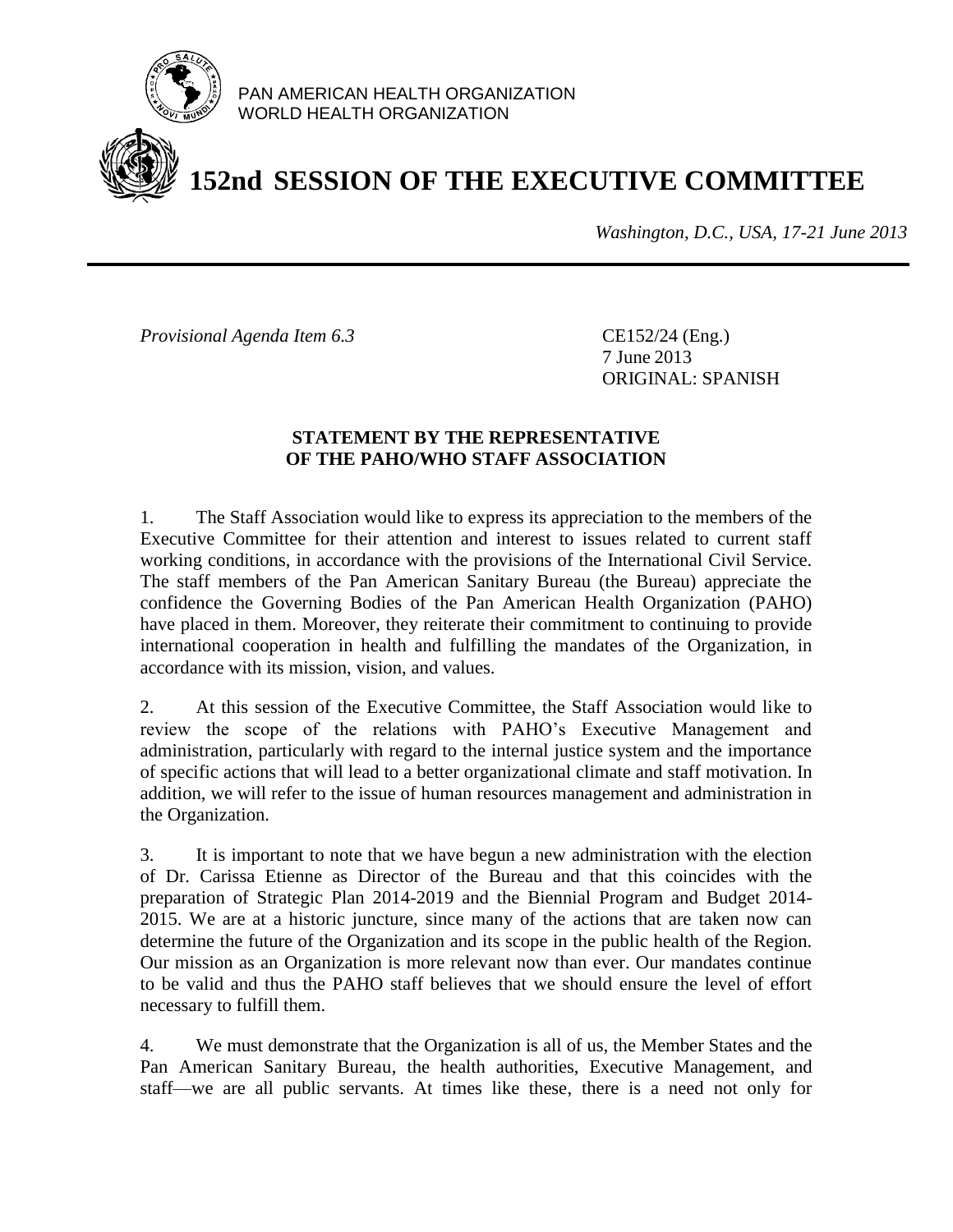CE152/24 (Eng.) Page 2

charismatic leaders and well-defined priorities, but also for a shared vision and a profound commitment constructed through dialogue and the participation of all, not only limited to small groups of advisers. The idea of a broad work process is to strengthen inhouse experience and extend it into the regional and global sphere.

5. With regard to relations between staff and the new Director, we would qualify it as a proactive and professional work relationship, based on mutual respect. We have the commitment of the entire staff to support the administration of Dr. Etienne with a view to implementing the Strategic Plan and to keeping the Organization on the global health agenda. We have had the opportunity to share our perspective on the importance of reviewing certain processes and consolidating certain institutional achievements, to make them more efficient and effective.

6. We reiterate our position on the importance of conducting an independent review of the different elements that make up the Integrity and Conflict Management System (ICMS), which comprises, among others, the following offices: Ethics Office, Ombudsperson, Board of Appeal, Human Resources Management, and the Office of the Legal Counsel of PAHO. These offices have a role in what is known as the internal administration of justice. Our observation, experience, and evidence-based analysis is that PAHO has an internal justice system that does not meet the minimum requirements to ensure free access to justice, due process, transparency, independence, impartiality, credibility, and swiftness. It also lacks a system of check and balances and accountability. We have offered our feedback on the mechanisms currently in use and we hope that the new Administration and the Governing Bodies of PAHO, if they truly want to make changes to make the Organization more efficient, will act immediately, promoting an independent analysis that can be carried out by the United Nations Joint Inspection Unit.

7. For years, as we have indicated in our past statements to the PAHO Executive Committee and especially in these last months, we have had extensive discussions about options and we believe it is important to strive to build confidence in the internal system for the administration of justice. PAHO is a small and highly decentralized institution and thus it is more than imperative to review some of the services that make up the internal administration of justice or conflict management system so that it can operate more effectively and efficiently.

8. It is necessary to address certain gaps that place the Organization at risk and that instill mistrust in the staff. From our experience, we can affirm that the creation of each and every one of the components of the ICMS has been the product of a spontaneous initiative and rather the result of contextual pressures, with no basis in evidence, and without planning or a critical look at process.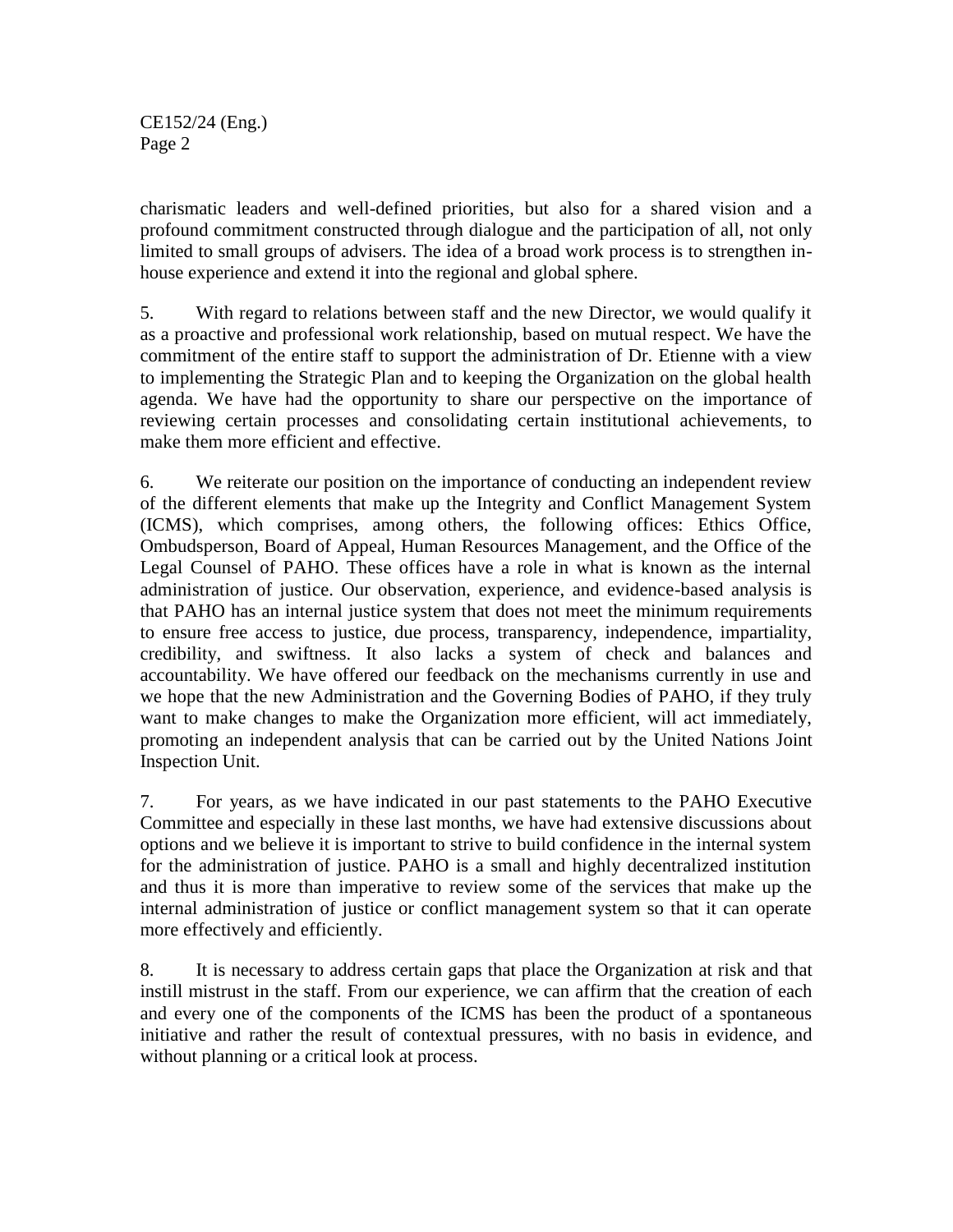9. We have at our disposal the lessons learned by international institutions that have invested in internal justice systems, the recommendations of the United Nations Joint Inspection Unit, and the findings of a Staff Association survey on the staff's knowledge and use of, and satisfaction with, the services of the Ethics Office and the Office of the Ombudsperson, and the official reports issued by the Ethics Office and the Office of the Ombudsperson.

- 10. The following are the main issues that still need to be addressed:
- (a) The Ethics Office does not have a professional investigation service nor is it equipped to provide professional guidance for investigations when these services are contracted to third parties.
- (b) PAHO's Investigation Protocol is not applied as it should be nor is it adequate.
- (c) There are no mandatory deadlines or time limits at each stage of the conflict management process.
- (d) There is no mechanism establishing a mandatory timeframe in which to make decisions or implement recommendations after an investigation has been carried out.
- (e) No one has been made functionally responsible for educating, disseminating information about, or serving as a reference for exercising the right of appeal; the Staff Association is alone in providing systematic information to the staff about the exercise of this right. Appeal is a staff right and the office responsible for running the ICMS has not truly managed to make staff aware about making free use of this right and other conflict management mechanisms.
- (f) The PAHO Board of Appeal functions very erratically; there is no accountability as there is in other internal tribunals in international agencies, where this is a common practice, such as the Organization of American States, the Inter-American Development Bank, etc. To date, with a Chair of the Board from outside the Organization, no one is functionally in charge of the process, the secretariat is very weak, the proposed rules of procedure are irrational from a legal standpoint, the members of the board have not been elected, and no type of mechanism has been created to provide information to staff.
- (g) There is no clear division of tasks, roles, and responsibilities among the different entities that make up the internal administration of justice system with respect to policy-making and implementation, application of procedures, analysis, presentation of recommendations, and conflict resolution, which in legal terms and in higher courts is known as a "procedural defect."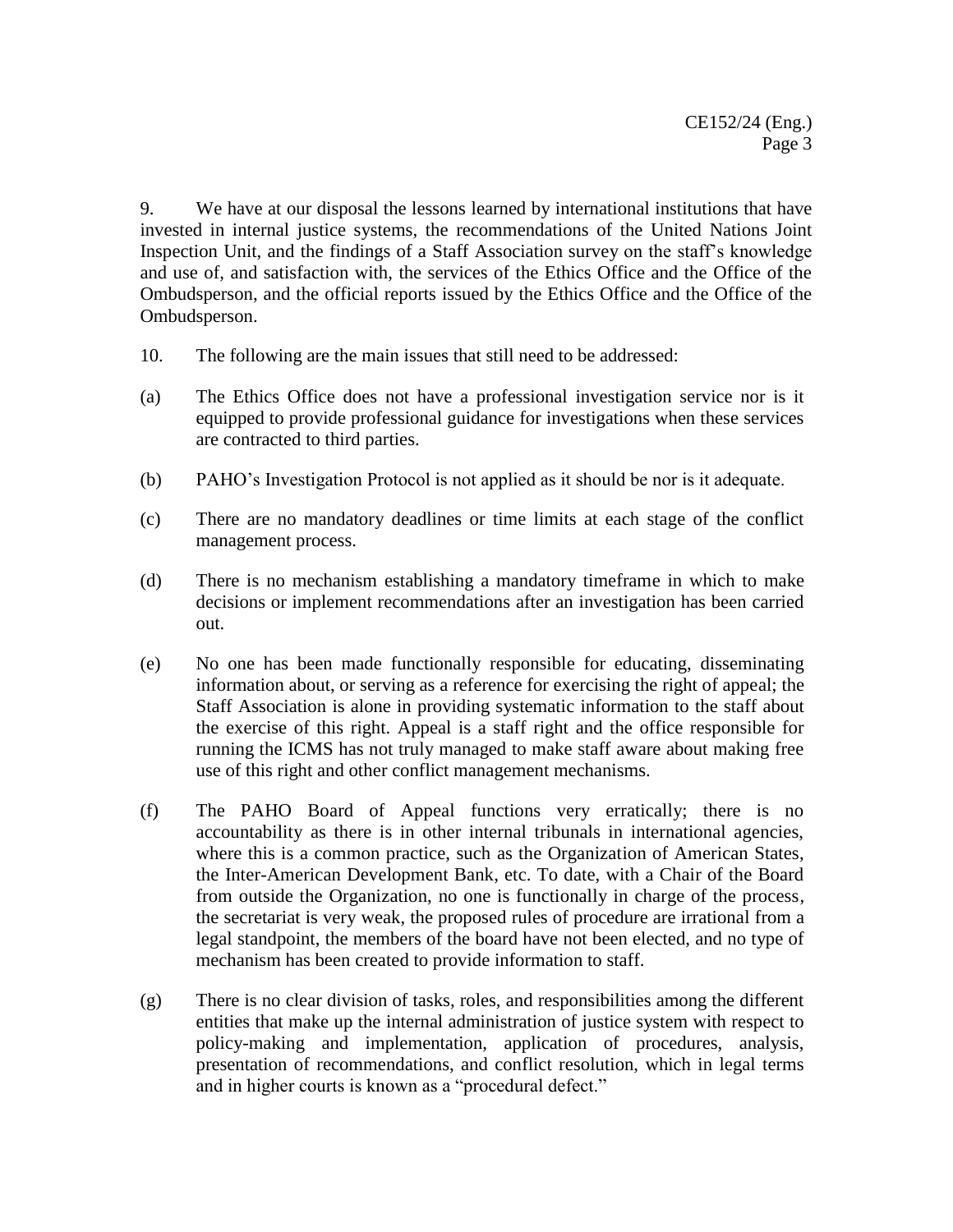CE152/24 (Eng.) Page 4

- (h) There are no systematic campaigns to prevent abuse of authority, harassment, and poor conduct by staff in general. We wish to stress that the staff of the Representative Offices, regardless of the type of contract or the duration of the assignment, are the most vulnerable to harassment and abuse of authority, which means that it is imperative to prioritize attention to these groups.
- (i) The system does not have an oversight or monitoring mechanism that ensures the exercise of this right, due process, or the presentation of systematized information broken down by variables, among others.

11. In conclusion, after several years of experience with the operation of the Integrity and Conflict Management System, we can assert that it does not meet the minimum standards of an internal justice system, and even violates the Universal Declaration of Human Rights and specifically case law determined by the International Labor Organization (ILO) in this field.

12. We reiterate the commitment of the Staff Association to work together with the Administration to improve the organizational climate and promote credibility and confidence in conflict management. Our initiative to work with the Administration on a program that promotes a respectful work environment was discussed as part of the Global Council between management and staff that is sponsored by the World Health Organization (WHO).

13. With respect to issues related to human resources management and administration, it is important to highlight the new Director's initiative to better organize strategic planning by the Bureau, which, in addition to the programming and budgetary component, has a human resources plan that accompanies implementation of the PAHO Strategic Plan. It is important to recognize that the purpose of this initiative is to prevent managers from exercising discretionary powers over human resources management since it has a negative impact on the mission of the Organization. We will also pay particular attention to the Representative Offices, because the staff of those offices have different types of employment agreements. It is important for the Organization to conduct a serious analysis of those functions that are international in nature and those that can be contracted using other mechanisms, to clearly define the use of contracts for regional, multicountry, subregional, and national functions, as well as to ensure the sustainability and continuity of the Organization's key functions. An analysis is required in relation to variables such as: type and size of PAHO operations at the regional and country level, to determine whether a subregional level is required, PAHO presence at the national level, enabling functions and technical cooperation functions, expansion of technical cooperation functions using other work modalities, accountability and analysis of the overall cost of the country presence, and application of budget policy.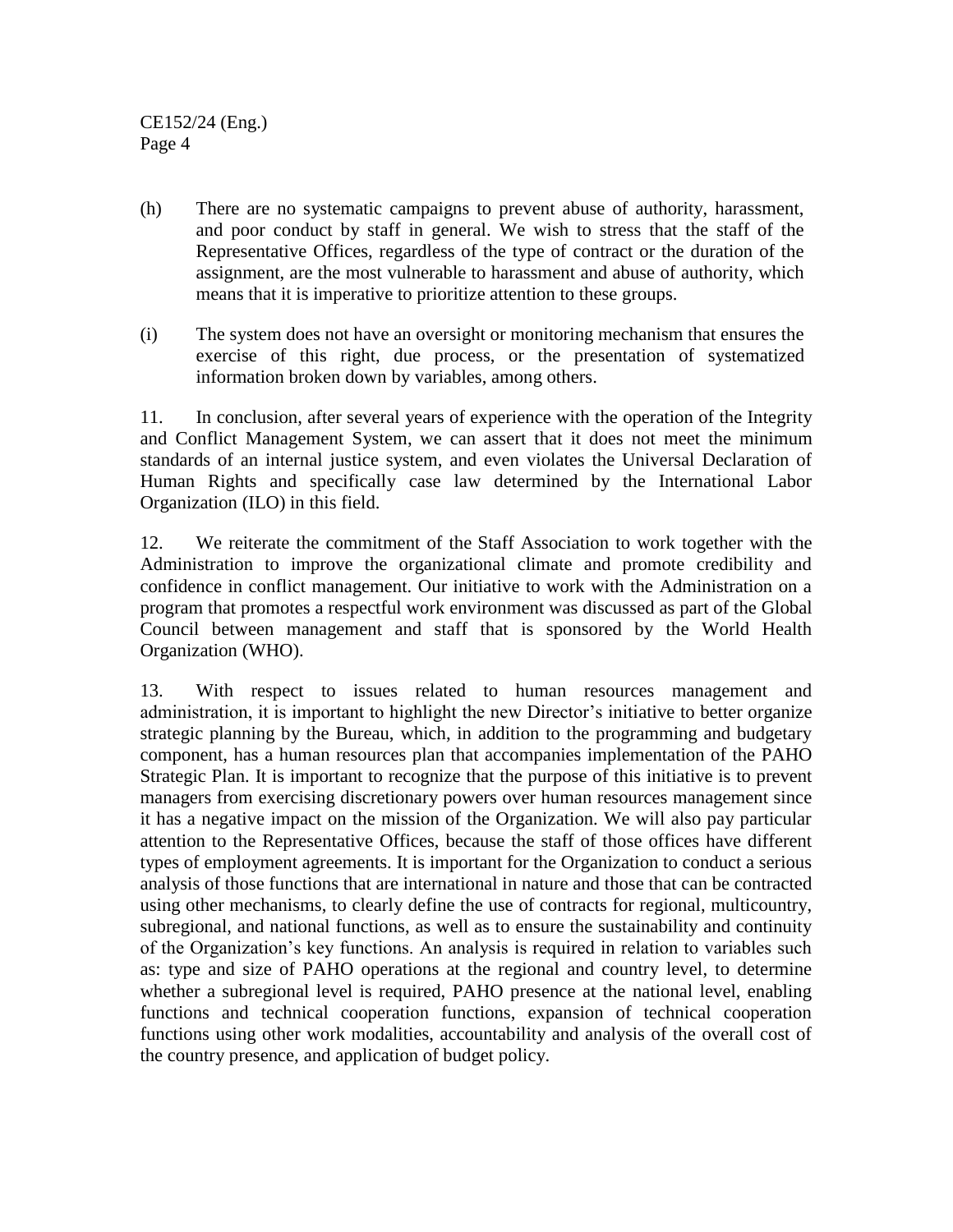14. It is important to indicate that we believe that it is a good practice to prepare and review a human resources plan for each of the offices of the Pan American Sanitary Bureau, and that these plans should be aligned with the review of biennial work plans since they are part of the technical cooperation package that the Organization offers. The Staff Association believes that just as the design and review of the work plans is a broad and participatory process, the human resources plan should be as well, and that its review should be part of the same institutional exercise.

15. It is imperative to address the different aspects of human resources management, not in an individual review by each of the Organization's entities, but rather from a global perspective that includes: that funding of posts come from regular resources or from voluntary contributions, descriptions for professional posts for international and local recruitment, reclassifications, promotions, and refresher training.

16. Each entity's human resources plan should reflect the guidelines of a general human resources plan for the Organization, a document that does not exist to date, to prevent the formation of silos, promote interprogrammatic work, and develop internal capacity. If we want PAHO's technical cooperation to be relevant, this type of analysis has to be done regularly in the same way that work plans and the budget are organized.

17. We cannot ignore that the Bureau will have a significant impact with regard to human resources when the PASB Management Information System is implemented, and therefore we recommend that the Executive Management of PAHO use this valuable time to review, discuss, and establish criteria that will guide human resources planning.

18. Improving strategic planning for our work force and the opportunities for staff development are now more relevant than ever. The Organization has a unique opportunity to establish effective mechanisms for timely replenishment of staff with the competencies required for technical cooperation, and investment in human resources development. Such planning will allow staff, both general services and professional, to advance their careers based on their merits, and will limit the hiring of retired staff.

19. With this, we conclude our statement by renewing our commitment to the Organization and its Member States; we will accompany the work of the Executive Management with a spirit of cooperation, because our interest is to contribute to the mission of PAHO.

## **Conclusions**

20. The Staff Association respectfully asks that the PAHO Executive Committee consider, endorse, and promote proposals and recommendations related to the matters addressed in this document. These are: